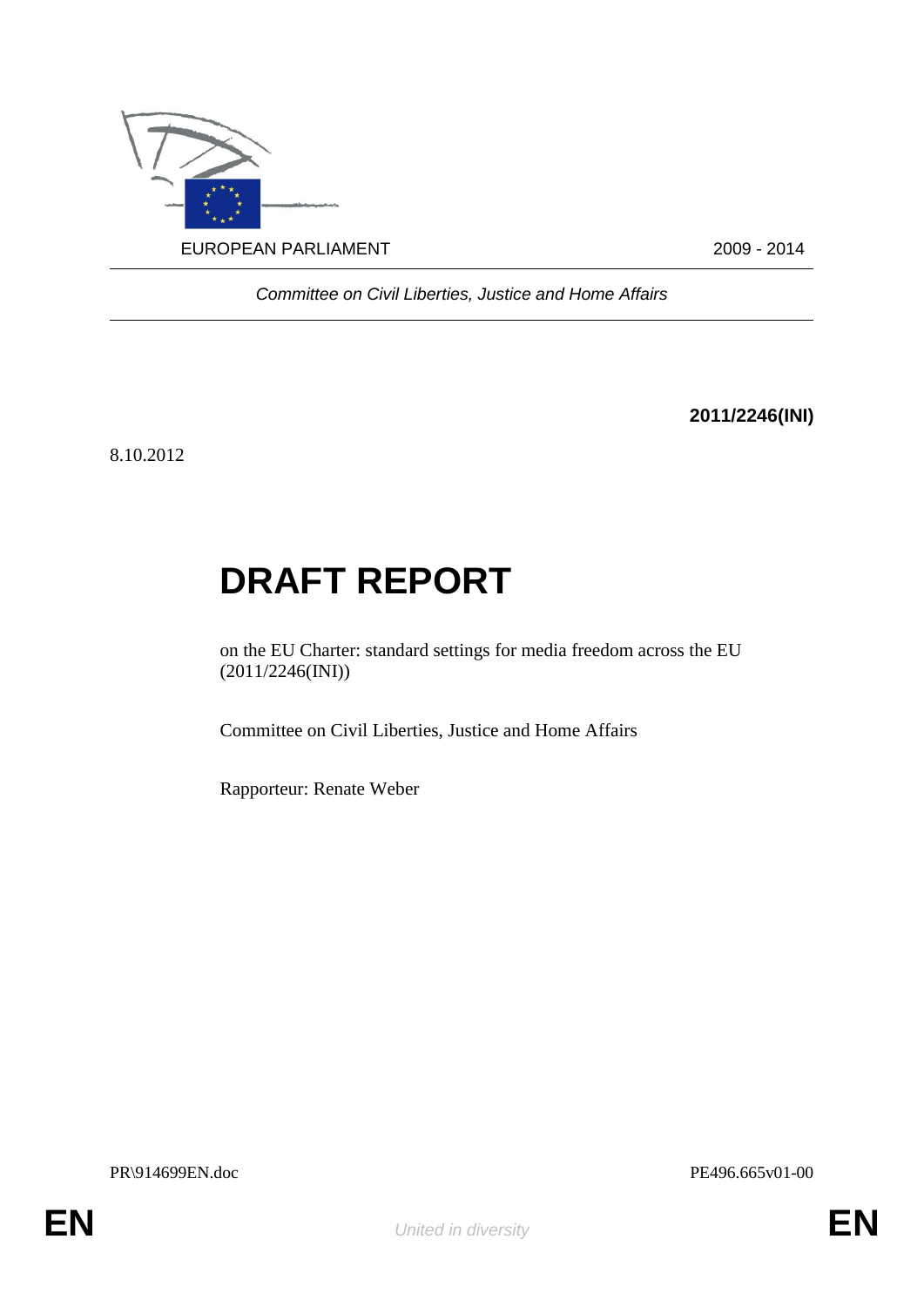PR\_INI

# **CONTENTS**

# **Page**

**EN**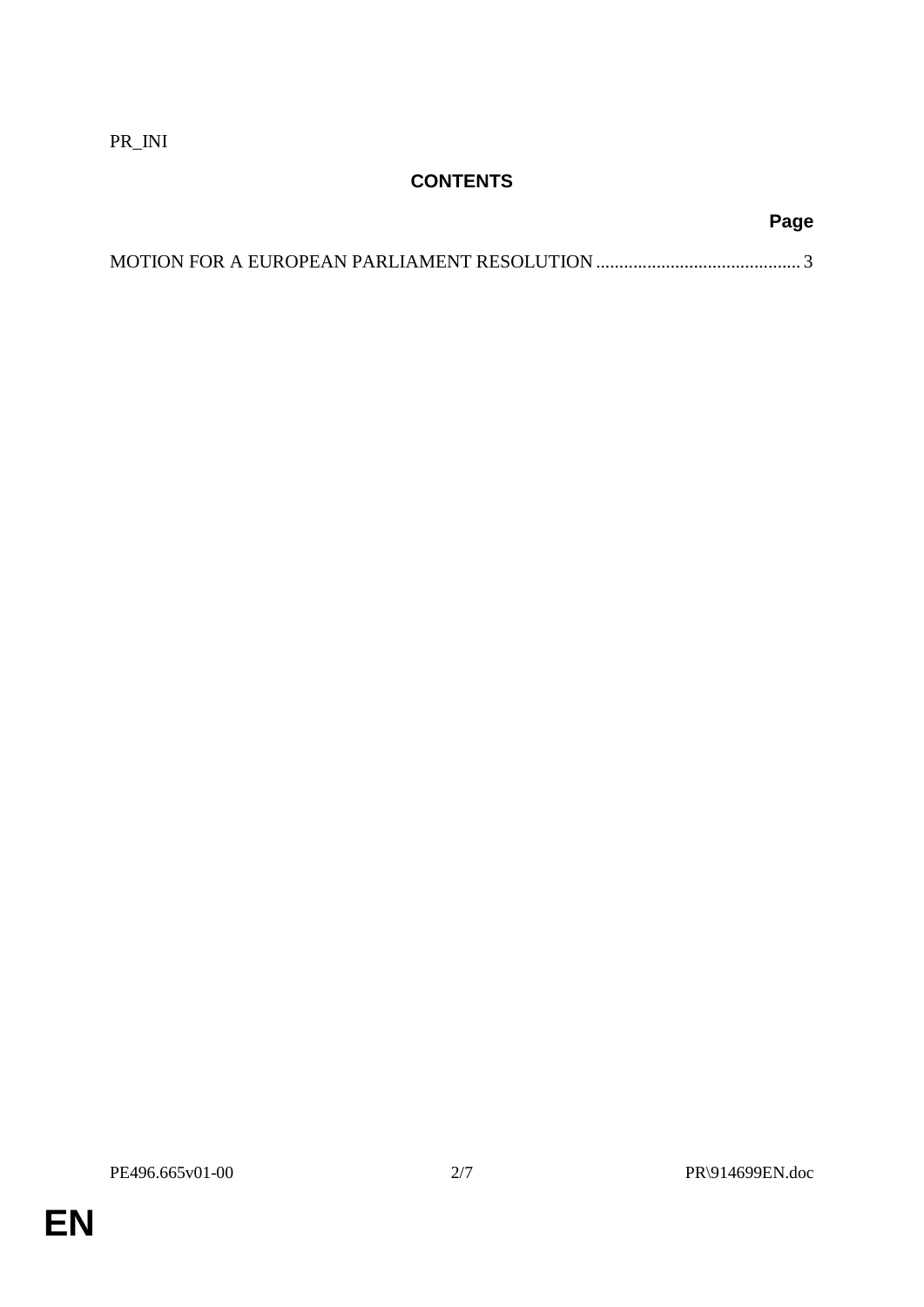## **MOTION FOR A EUROPEAN PARLIAMENT RESOLUTION**

### **on the EU Charter: Standard settings for media freedom across the EU**

### **(2011/2246(INI))**

#### *The European Parliament*,

- having regard to Article 19 of the Universal Declaration of Human Rights, Article 19 of the International Covenant on Civil and Political Rights and the UNESCO Convention on the Protection and the Promotion of the Diversity of Cultural Expressions,
- having regard to Article 10 of the European Convention on Human Rights, the case-law of the European Court of Human Rights, the declarations, recommendations and resolutions of the Council of Ministers and Parliamentary Assembly of the Council of Europe, and the documents of the Venice Commission and Commissioner for Human Rights on freedom of expression, of information and of the media,
- having regard to Article 11 of the EU Charter of Fundamental Rights, Articles 2, 7 and 9- 12 of the TEU, the treaty articles relating to freedom of establishment, freedom to provide services, free movement of persons and goods, competition and State aids, and Article 167 of the TFEU (culture),
- having regard to Directive 2010/13/EU of the European Parliament and of the Council of 10 March 2010 on the coordination of certain provisions laid down by law, regulation or administrative action in Member States concerning the provision of audiovisual media services (Audiovisual Media Services Directive)<sup>1</sup>,
- having regard to the Commission staff working document on media pluralism in the Member States of the European Union (SEC(2007)0032),
- having regard to the establishment by the Commission of a High-Level Group on Media Freedom and Pluralism,
- having regard to its resolutions of 20 November 2002 on media concentration<sup>2</sup>, of 4 September 2003 on the situation as regards fundamental rights in the European Union  $(2002)^3$ , of 4 September 2003 on Television without Frontiers<sup>4</sup>, of 6 September 2005 on the application of Articles 4 and 5 of Directive 89/552/EEC ("Television without Frontiers"), as amended by Directive 97/36/EC, for the period 2001-2002<sup>5</sup>, of 22 April 2004 on the risks of violation, in the EU and especially in Italy, of freedom of expression and information (Article 11(2) of the Charter of Fundamental<sup>6</sup>, of 25 September 2008 on

1

<sup>1</sup> OJ L 95, 15.4.2010, p. 1.

<sup>2</sup> OJ C 25 E, 29.1.2004, p. 205.

<sup>3</sup> OJ C 76 E, 25.3.2004, p. 412.

<sup>4</sup> OJ C 76 E, 25.3.2004, p.453.

<sup>5</sup> OJ C 193 E, 17.8.2006, p. 117.

<sup>6</sup> OJ C 104 E, 30.4.2004, p. 1026.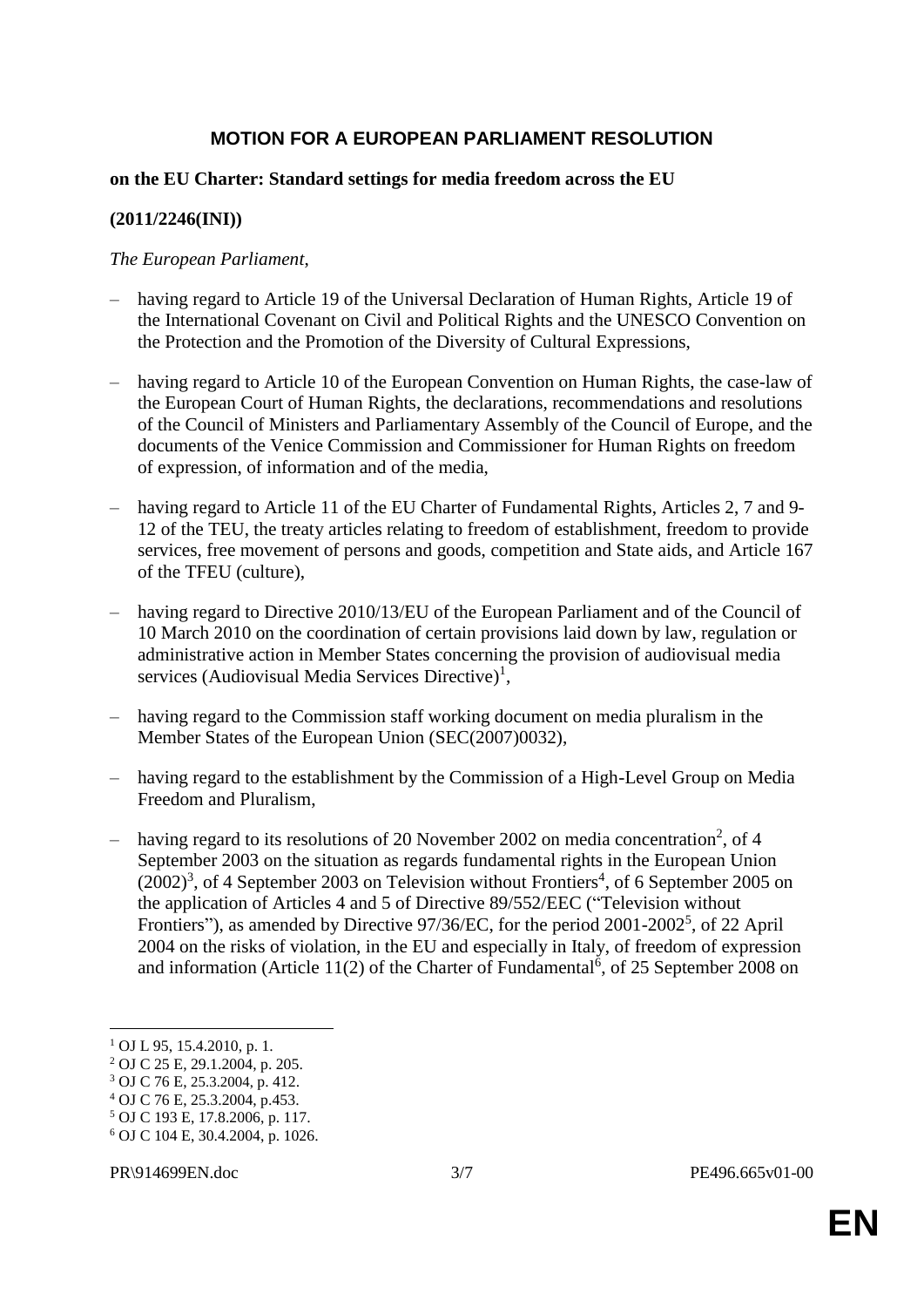concentration and pluralism in the media in the European Union<sup>1</sup>, and of 10 March 2011 on media law in Hungary<sup>2</sup>,

- having regard to the work carried out by OSCE on media freedom, and in particular by its Representative on Freedom of the Media, and the related reports,
- having regard to the reports of NGOs on the media, such as those by Reporters Without Borders (Press Freedom Indexes) and Freedom House (Freedom of the Press reports),
- $-$  having regard to the studies on media-related issues published by Parliament<sup>3</sup> and the European University Institute's Centre for Media Pluralism and Media Freedom<sup>4</sup>,
- having regard to Rule 48 of its Rules of Procedure,
- having regard to the report of the Committee on Civil Liberties, Justice and Home Affairs and the opinion of the Committee on Culture and Education (A7-0000/2012),
- A. whereas the media play a fundamental 'public watchdog' role in democracy, as they allow citizens to exercise their right to be informed, to scrutinise and to judge the actions and decisions of those exercising or holding power or influence, in particular on the occasion of electoral consultations;
- B. whereas citizens' fundamental rights to freedom of expression and information can be guaranteed only through media freedom and pluralism, whereby journalists and the media can exercise their right and duty to inform citizens on events and decisions of public interest;
- C. whereas NGOs, associations monitoring media freedom, the Council of Europe and OSCE, as well as EP studies and resolutions, have reported on and warned against the threats posed to the media by governments, including in the European Union<sup>5</sup>;
- D. whereas the Council of Europe and OSCE have dealt with the human and democratic dimension of communication through detailed declarations, resolutions, recommendations, opinions and reports on media freedom, pluralism and concentration, creating a significant body of common pan-European minimum standards in this field;
- E. whereas the European Union is committed to protecting media pluralism as an essential pillar of the right to information and freedom of expression, as enshrined in Article 11 of the Charter of Fundamental Rights;

1

 $1$  OJ C 8 E, 14.1.2010, p. 75.

<sup>2</sup> Texts adopted, P7\_TA(2011)0094.

<sup>&</sup>lt;sup>3</sup> 'The Citizen's Right to Information: Law and Policy in the EU and its Member States', June 2012, available at <http://www.europarl.europa.eu/committees/fr/studiesdownload.html?languageDocument=EN&file=75131> <sup>4</sup> <http://cmpf.eui.eu/Home.aspx>

<sup>&</sup>lt;sup>5</sup> These include direct or indirect partisan political control and influence over the media or media control bodies, the barring or limiting of market access for some media outlets through broadcast licensing and authorising procedures, the misuse and abuse of the rules on national or military security and public order or morality to impose censorship and impede access to documents and information, violation of the principle of the confidentiality of sources, the absence of laws on media concentration and conflicts of interest and the use of advertising to influence editorial lines.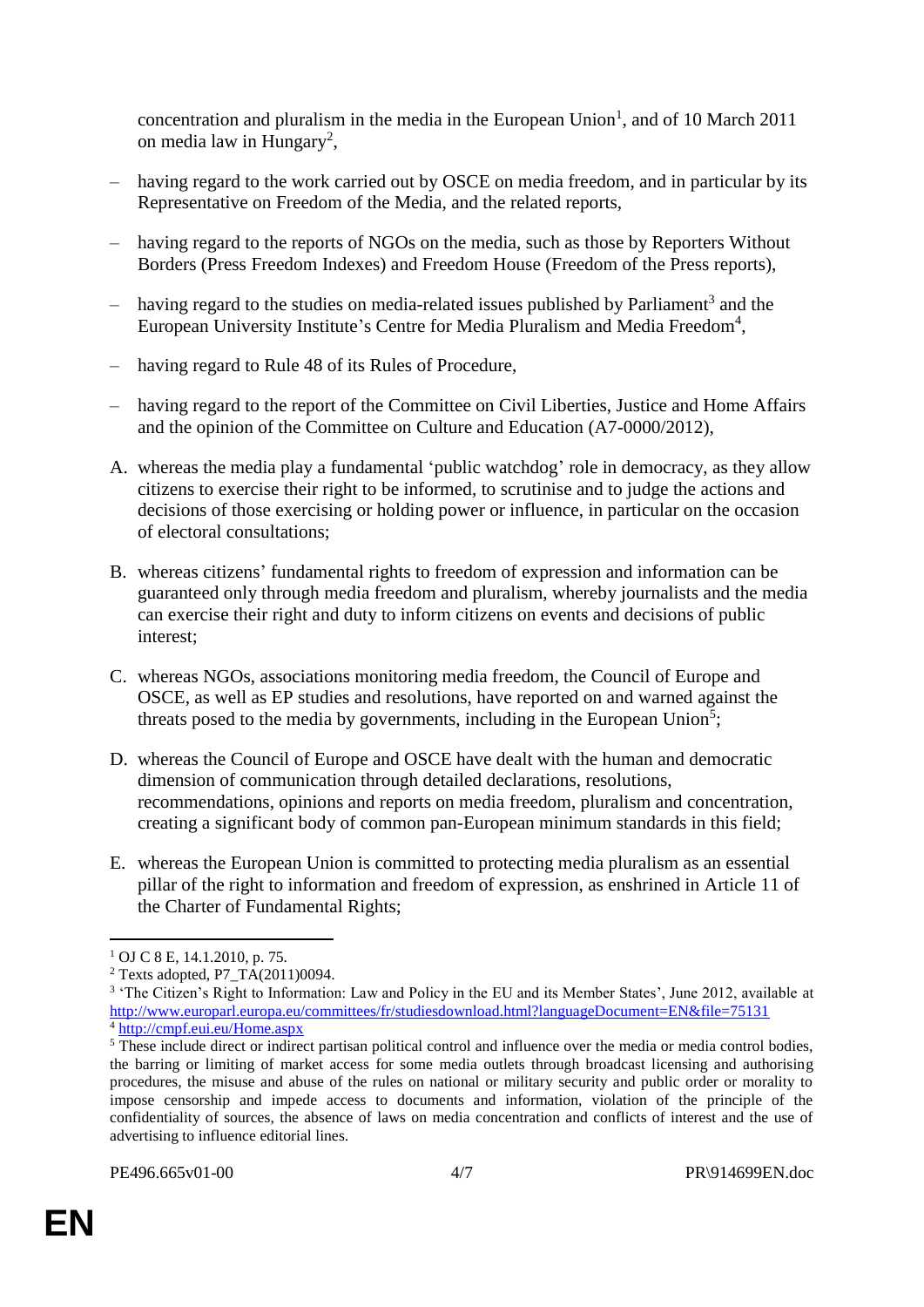- F. whereas Parliament has repeatedly expressed concern about media freedom, pluralism and concentration and has called on the Commission to take appropriate measures, including by proposing a legislative initiative on the matter;
- G. whereas on 16 January 2007 the Commission launched a 'three-step approach', comprising a Commission Staff Working Paper on Media Pluralism, an independent study on media pluralism in EU Member States, with indicators for assessing media pluralism in the EU Member States (in 2007), and a Commission Communication on the indicators for media pluralism in the EU Member States (in 2008), followed by a public consultation<sup>1</sup>;
- H. whereas this approach was discontinued by the Commission, as neither the Communication, nor the public consultation were ever launched;
- I. whereas, with the entry into force of the Lisbon Treaty, the Charter of Fundamental Rights has become binding; whereas the Charter is the first international document that explicitly states that 'the freedom and pluralism of the media shall be respected' (Article 11(2)); whereas the Treaties provide the EU with a mandate and powers to ensure that fundamental rights are protected in the European Union, notably on the basis of Articles 2 and 7 of the TEU;
- J. whereas Member States have a duty to protect freedom of opinion, expression, information and the media, as these principles are also guaranteed in their constitutions and laws; whereas, should these freedoms be placed at serious risk or violated in a Member State, the European Union must intervene on the basis of the Treaties and of the Charter to protect the European democratic and pluralistic order and fundamental rights;
- K. whereas the EU has competences in media-related fields such as the internal market, audiovisual policy, competition, telecommunications, State subsidies, public service obligations and fundamental rights; whereas Parliament has stated that, on this basis, minimum essential standards should be defined in order to ensure, guarantee and promote freedom of information and an adequate level of media pluralism and independent media governance<sup>2</sup>; whereas the Commission has entrusted the Centre for Media Pluralism and Media Freedom of the European University Institute to conduct an analysis on the scope of EU competences in the field of media freedom;
- L. whereas concerns arise in relation to the challenges facing public service broadcasters in terms of editorial independence, staff recruitment, pluralism, neutrality and quality of information, access and funding, caused by undue political and financial interference, as well as the economic crisis;
- M. whereas the private media are faced with growing domestic but also cross-border concentration, with media conglomerates distributing their products in different countries, rising intra-EU media investments, and non-European investors and media exerting an increasing influence in Europe;

<sup>1</sup> <sup>1</sup> <http://europa.eu/rapid/pressReleasesAction.do?reference=IP/07/52>

<sup>&</sup>lt;sup>2</sup> See paragraph 6 of the European Parliament resolution of 10 March 2011 on media law in Hungary (P7\_TA(2011)0094).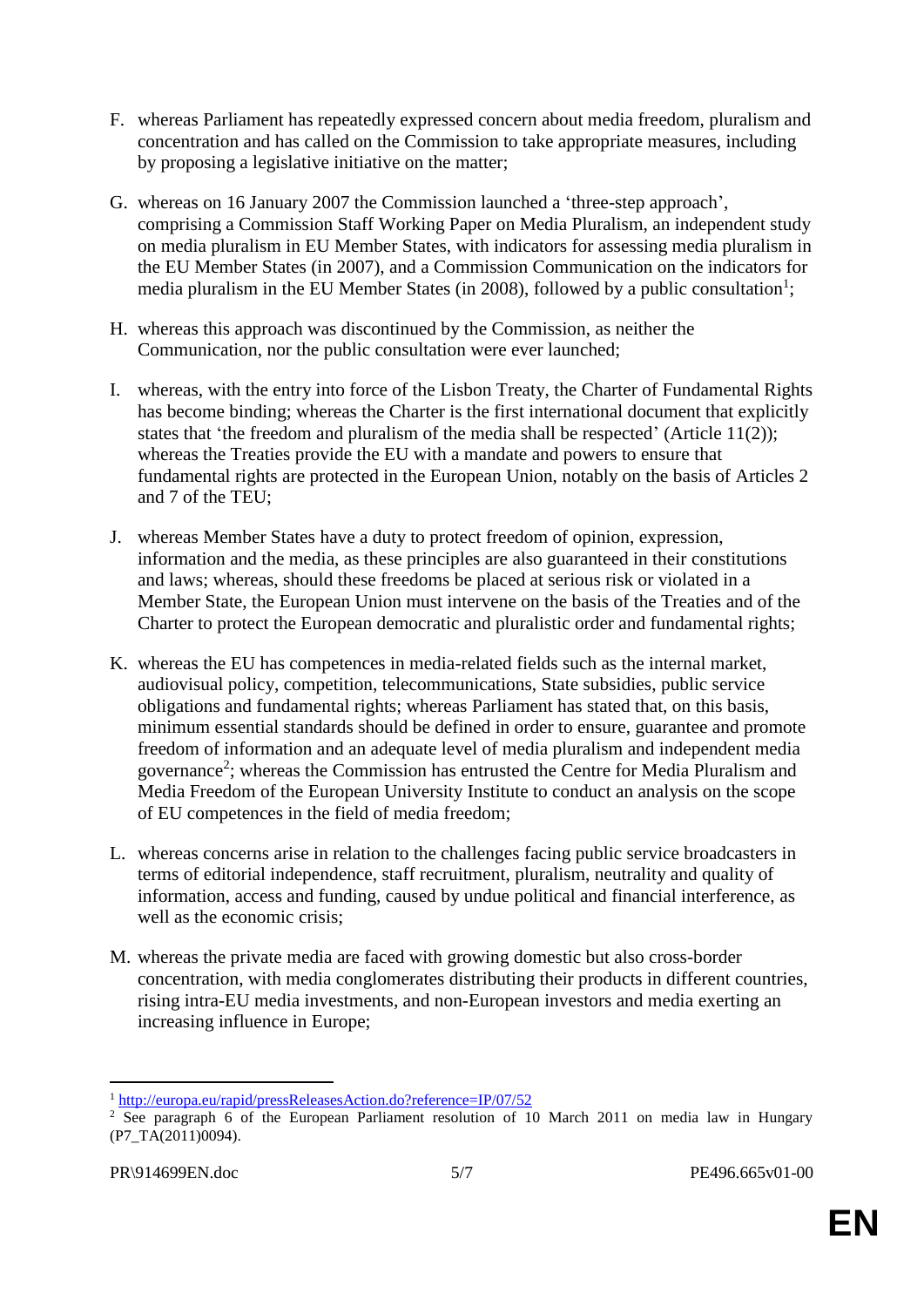- 1. Calls on the Member States and the European Union to respect, guarantee, protect and promote the fundamental right to freedom of expression and information, and media freedom and pluralism, and hence to refrain from exerting, and develop mechanisms to impede, threats to media freedom such as trying to unduly and politically influence and impose partisan control and censorship on the media;
- 2. Calls for the devising of procedures and mechanisms for the selection and appointment of media heads, management boards, media councils and regulatory bodies that are transparent, based on merit and indisputable experience and that ensure professionalism, integrity, independence, consensus across the political and social spectrum and continuity, instead of political or partisan criteria in the framework of a spoil system linked to the results of elections or the will of those in power;
- 3. Highlights that media pluralism is a pillar of media freedom, in terms of ensuring that media are diversified, ensure access to different social and political actors, opinions and viewpoints (including NGOs, citizens' associations, minorities, etc), and offer a wide range of views;
- 4. Recalls the important role of the public service media, funded by citizens through the State, and their institutional duties to provide high quality and accurate and reliable information; stresses that the private media have similar duties in relation to information, notably of institutional and political nature, in particular on the occasion of elections, referenda, etc;
- 5. Stresses that measures to regulate the access of media outlets to the market through broadcast licensing and authorising procedures, rules on the protection of the State, national and military security and public order and rules on the protection of morality and of children should not be abused in order to impose political or partisan control and censorship on the media and impede the fundamental right of citizens to be informed about issues of public interest and importance; warns that the media should not be threatened by the impact of specific interest groups and lobbies, economic actors, or religious groups;
- 6. Believes that media ownership and management should be transparent and not concentrated; calls on the Commission and the Member States to ensure competition so as to address and prevent dominant positions and guarantee the access of new entrants on the market; calls for rules to ensure that conflicts of interest are properly addressed and resolved; highlights that advertising and sponsoring may cause interference with the editorial line of media;
- 7. Underlines the importance of ensuring the independence of journalists, both from internal pressures from editors or owners and externally from political or economic lobbies or other interest groups; highlights the fact that the right of access to documents and information is fundamental and calls for the full protection of the confidentiality of sources principle and for the strict application of the European Court of Human Rights case-law in this area, including in relation to whistle-blowing; calls for journalists to be protected from threats and violence, as investigative journalists are often threatened as a result of their activities; highlights the need to support and promote investigative journalism and to promote ethical journalism in the media by developing professional

PE496.665v01-00 6/7 PR\914699EN.doc